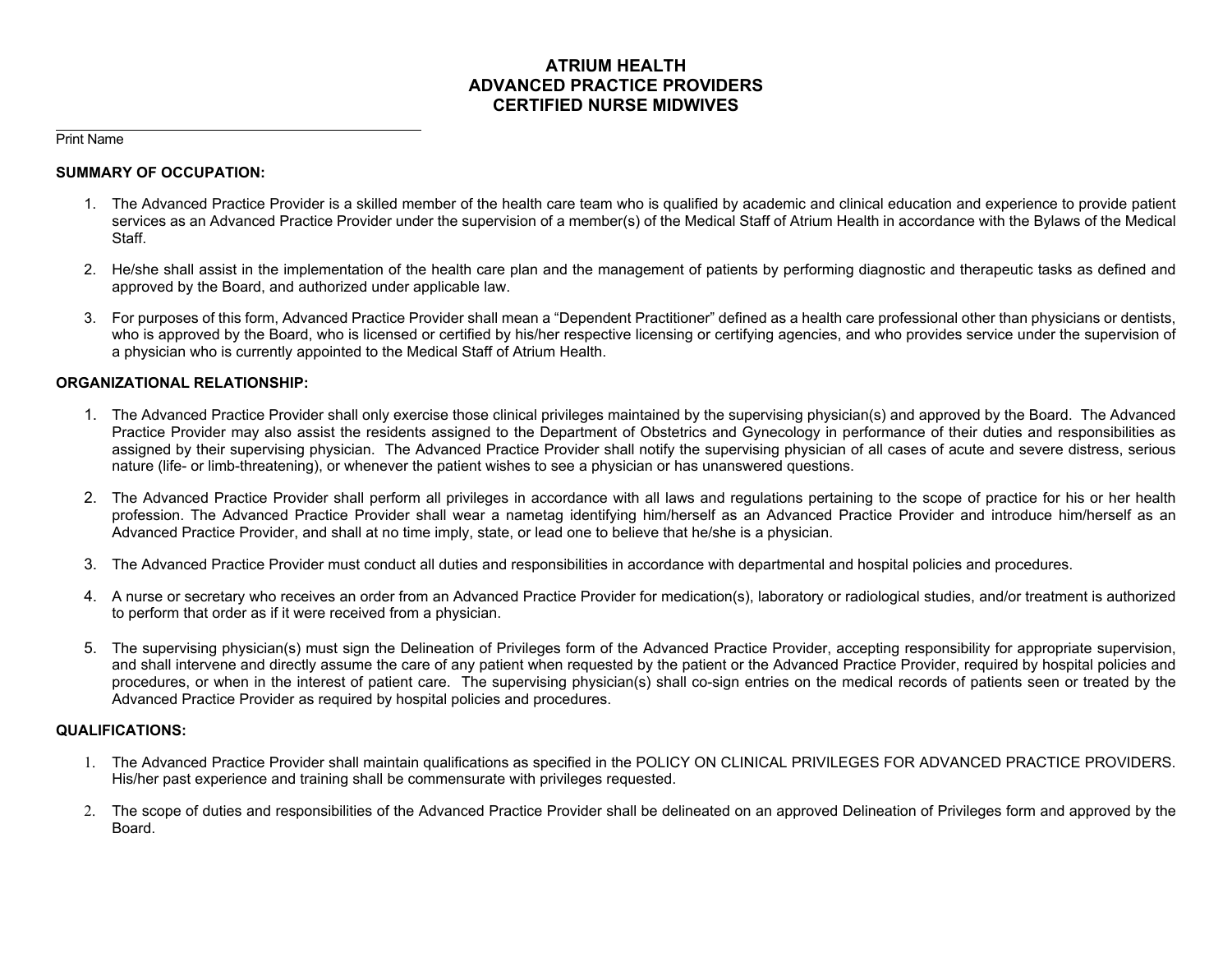#### Print Name

#### **QUALIFICATION – continued:**

- 3. The Supervising Physician shall delegate only tasks and procedures to his or her Advanced Practice Provider which are within or contemplated by the clinical privileges granted to the Supervising Physician by the Medical Executive Committee and the Board of Commissioners and which the Advanced Practice Provider has been approved to perform. It is understood that the supervision of an Advanced Practice Provider shall never be transferred to a physician who is not currently a fully appointed member of Atrium Health Medical Staff.
- 4. If the Medical Staff appointment or Clinical Privileges of the Sponsoring Physician are resigned, revoked or terminated, the Advanced Practice Provider's permission to practice shall automatically terminate and his or her clinical privileges shall be automatically relinquished.

#### **SUPERVISION:**

Except where the Delineation of Privileges form provides for Personal Supervision or Proximate Supervision, General Supervision (as defined below) will be required for all tasks and procedures performed by the Advanced Practice Provider.

- 1. "General Supervision" shall mean the procedure is furnished under the supervising physician's overall direction and control, but the physician is not required to be present during the procedure. General Supervision requires the performance of tasks and procedures in a manner that is consistent with state law, the applicable standard of care, Medical Staff Bylaws and hospital policies and procedures, but does not require Personal Supervision or Proximate Supervision, as those terms are defined below.
- 2. "Proximate Supervision" shall mean the physical presence of a sponsoring/supervising physician in the hospital, in close proximity and immediately available to furnish assistance and direction to the Advanced Practice Provider as needed.
- 3. "Personal Supervision" shall mean the physical presence of a sponsoring/supervising physician in the room with the Advanced Practice Provider during the performance of a procedure.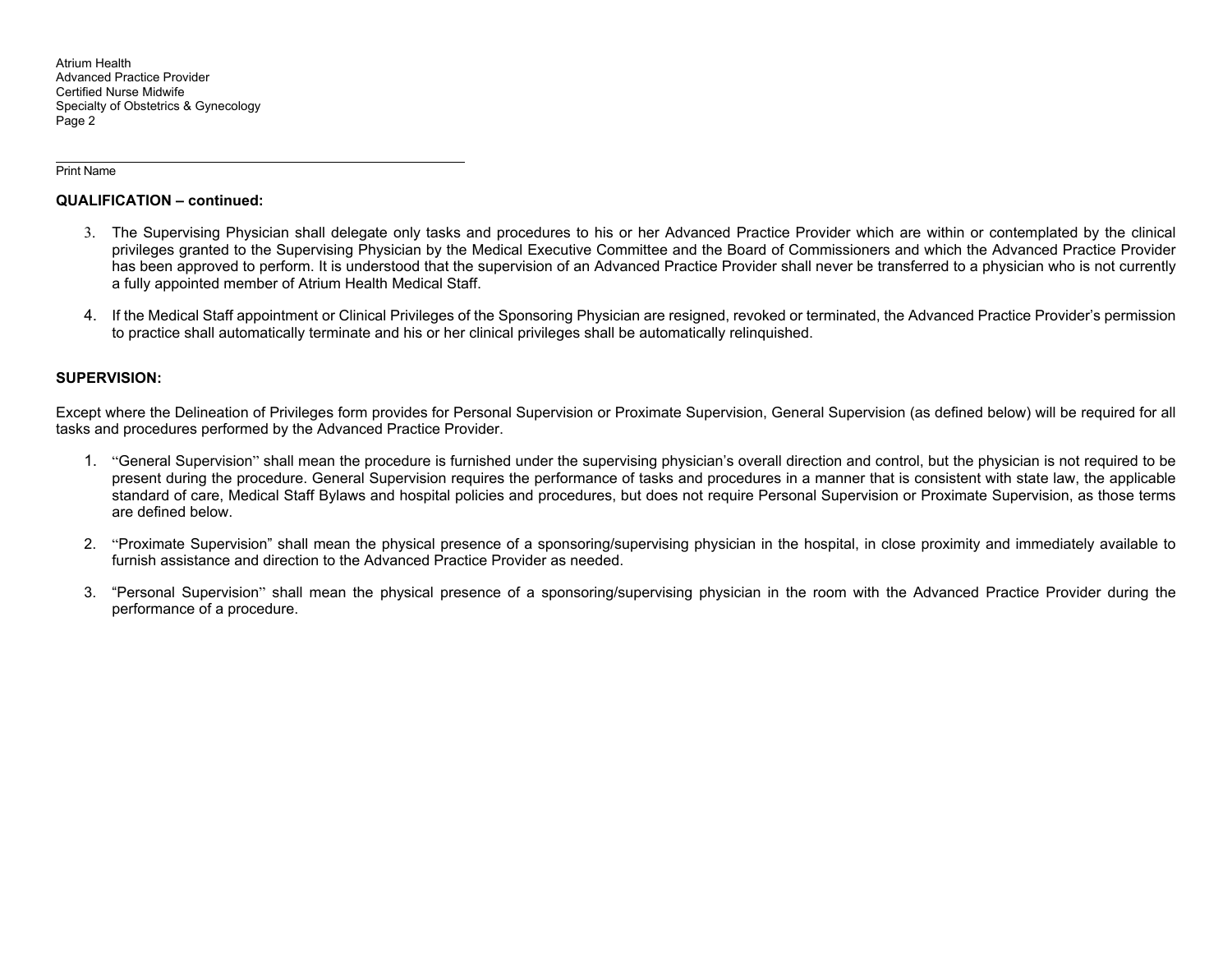## **ATRIUM HEALTH REAPPOINTMENT DELINEATION OF PRIVILEGES FORM ADVANCED PRACTICE PROVIDER CERTIFIED NURSE MIDWIVES SPECIALTY OF OBSTETRICS AND GYNECOLOGY**

Print Name

# **Initial appointment Reappointment Updated DOP/Sponsoring Physician Change**

**NOTE 1: "CORE" privileges cannot be amended or altered in any way.** 

**NOTE 2: Advanced Practice Providers must apply for "CORE" privileges in order to be eligible for special procedure clinical privileges at any facility within Atrium Health.** 

**NOTE 3: Please note that the exercise of certain privileges enumerated herein is necessarily limited by the operational and resource constraints of the facility. All procedures must be performed within a clinical setting with the capabilities and organizational structure required to provide appropriate support.**

| <b>CMC</b> | <b>Pineville</b> | University<br>City | <b>CR</b> | Lincoln | <b>Cabarrus</b> | <b>Union</b> | <b>Stanly</b> | Anson | Cleveland |            | <b>CERTIFIED NURSE MIDWIVES CORE CLINICAL</b><br><b>PRIVILEGES</b>                                                                                                                                                                                                                                                                 |
|------------|------------------|--------------------|-----------|---------|-----------------|--------------|---------------|-------|-----------|------------|------------------------------------------------------------------------------------------------------------------------------------------------------------------------------------------------------------------------------------------------------------------------------------------------------------------------------------|
|            |                  |                    | N/A       |         |                 |              |               | N/A   |           | CAPP-CNM-1 | Manage and provide care to adolescent and adult<br>females focusing on pregnancy, childbirth, the<br>post partum period, gynecological needs, and the<br>care of the newborn. The Advanced Practice<br>Provider may not admit patients to the hospital<br>but may initiate/place orders on behalf of the<br>supervising physician. |

The Advanced Practice Provider may, in consultation with the supervising physician, perform the following duties: initiate/place orders on behalf of the supervising physician after notification of collaborating physician; collect specimens for pathological examination; order diagnostic testing and therapeutic modalities; initiate referral to appropriate physician; make daily rounds on hospitalized patients with or at the direction of the supervising physician; perform field infiltrations of anesthetic solutions; perform history and physical examinations; record progress notes; write discharge summaries.

Labor and Post-Partum Management: Management of labor and delivery for patients requesting nurse midwifery care in the course of their pregnancy as requested and allowed by supervising physicians. Perform cervical examinations for assessment of labor progress; fetal monitoring using fetoscope, doptone, internal or external fetal monitor; Intrauterine pressure catheter; Perform amniotomies, conduct fetal surveillance, co-manage with physician selected moderate and high-risk perform induction of labor; initiate amnio-infusion; interpret fetal monitor tracing; includes management of women with a previous Cesarean section with a documented low-transverse uterine scar; administer local or pudendal anesthesia or order epidural anesthesia when indicated. Management of normal spontaneous birth with collaborating physician or designee readily available to respond to any call for assistance: Perform cord blood sampling; explore the uterus and manually remove placenta fragments; perform midline/mediolateral episiotomies and repair; repair of lacerations; third and fourth degree extensions; manage deliveries of singleton, vertex presentations; perform bimanual compression of the uterus for immediate postpartum hemorrhage; Suprapubic pressure, McRoberts maneuver, Wood-Screw maneuver, manual delivery of the posterior arm, and/or fracture of the clavicle for shoulder dystocia; Ultrasound for fetal position or confirmation of IUFD; Consultations with anesthesiologist on call when epidural anesthesia is indicated or requested. Medical management of post-partum hemorrhage following delivery of the placenta; Umbilical cord blood gases may be obtained.

Care of Emergency Patients: Provide manual elevation of the presenting part for prolapsed cord; Notify collaborating physician and manage Shoulder Dystocia; Malpresentation other than vertex; Multiple gestation undiagnosed until labor; Postpartum hemorrhage/uterine inversion; and Amniotic fluid embolism.

Postpartum Management: Perform hemorrhage stabilization with physician consultation if needed; manage midwifery elements of selected high-risk conditions after consultation with physician; monitor vital signs, lochia, fundus, and bladder functions in the immediate postpartum period; and conduct postpartum rounds and examinations.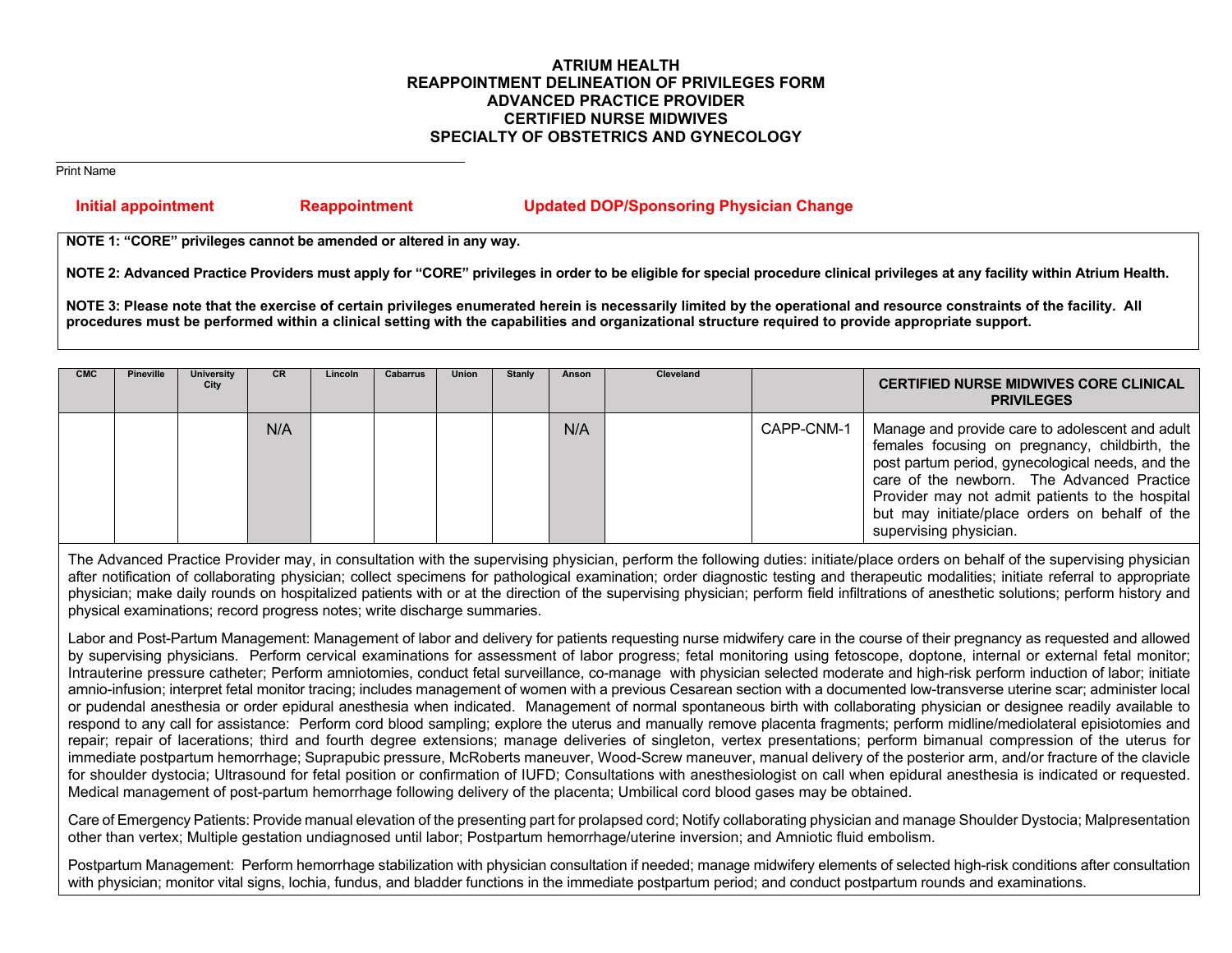#### Print Name

**\* SPECIAL PRIVILEGES WITH QUALIFICATIONS AND/OR SPECIFIC CRITERIA - PROVIDE THE NUMBER OF PROCEDURES PERFORMED WITHIN THE PAST TWO YEARS AND FACILITY WHERE THE PROCEDURES WERE PERFORMED.** 

| <b>CMC</b> | Pine. | Univ. | <b>CR</b> | Lin. | <b>CAB</b> | Union | <b>Stanly</b> | Anson                                          | <b>CLE</b> | <b>SPECIAL PROCEDURES</b>                   |                                                                    |                                             |                                                             |          |
|------------|-------|-------|-----------|------|------------|-------|---------------|------------------------------------------------|------------|---------------------------------------------|--------------------------------------------------------------------|---------------------------------------------|-------------------------------------------------------------|----------|
|            |       |       |           |      |            |       |               |                                                |            | <b>GENERAL SUPERVISION REQUIRED</b>         |                                                                    | <b>Minimum</b><br><b>Number</b><br>Required | Number<br>Performed<br><b>Within The</b><br>Past 2<br>Years | Location |
|            |       |       | N/A       |      |            |       |               | N/A                                            |            | $CAPP-CNM-1(a)^*$                           | Vacuum Extractor<br>for Outlet Delivery                            |                                             |                                                             |          |
|            |       |       |           |      |            |       |               | <b>PERSONAL SUPERVISION</b><br><b>REQUIRED</b> |            | <b>Minimum</b><br><b>Number</b><br>Required | <b>Number</b><br>Performed<br><b>Within The</b><br>Past 2<br>Years | Location                                    |                                                             |          |
|            |       |       | N/A       |      |            |       |               | N/A                                            |            | CAPP-CNM-1(b)*                              | <b>Function as First</b><br>Assistant to<br>Physician              | 10                                          |                                                             |          |

## **REQUIRED PREVIOUS EXPERIENCE (CAPP-CNM-1(a)):**

- 1. Applicants must present evidence of appropriate training; **AND**
- 2. Demonstrated current competence and evidence of performance of five (5) cases within the past two (2) years.

## **REQUIRED PREVIOUS EXPERIENCE (APP-CNM-1(b)):**

- 1. Applicants must present evidence of appropriate training; **AND**
- 2. Demonstrated current competence and evidence of performance of ten (10) cases within the past two (2) years.

## **CRITERIA FOR MAINTENANCE OF PRIVILEGES:**

The Practitioner must submit a minimum of two (2) cases, for each privilege held, over the past two (2) years based on acceptable results of ongoing professional practice evaluation and outcomes to reapply for current special privileges. This will be reviewed at the time of reappointment. Practitioners who would like to continue to hold any special privileges but are unable to document the minimal number will be requested to voluntarily withdraw their request for such privileges and to complete the necessary proctoring forms.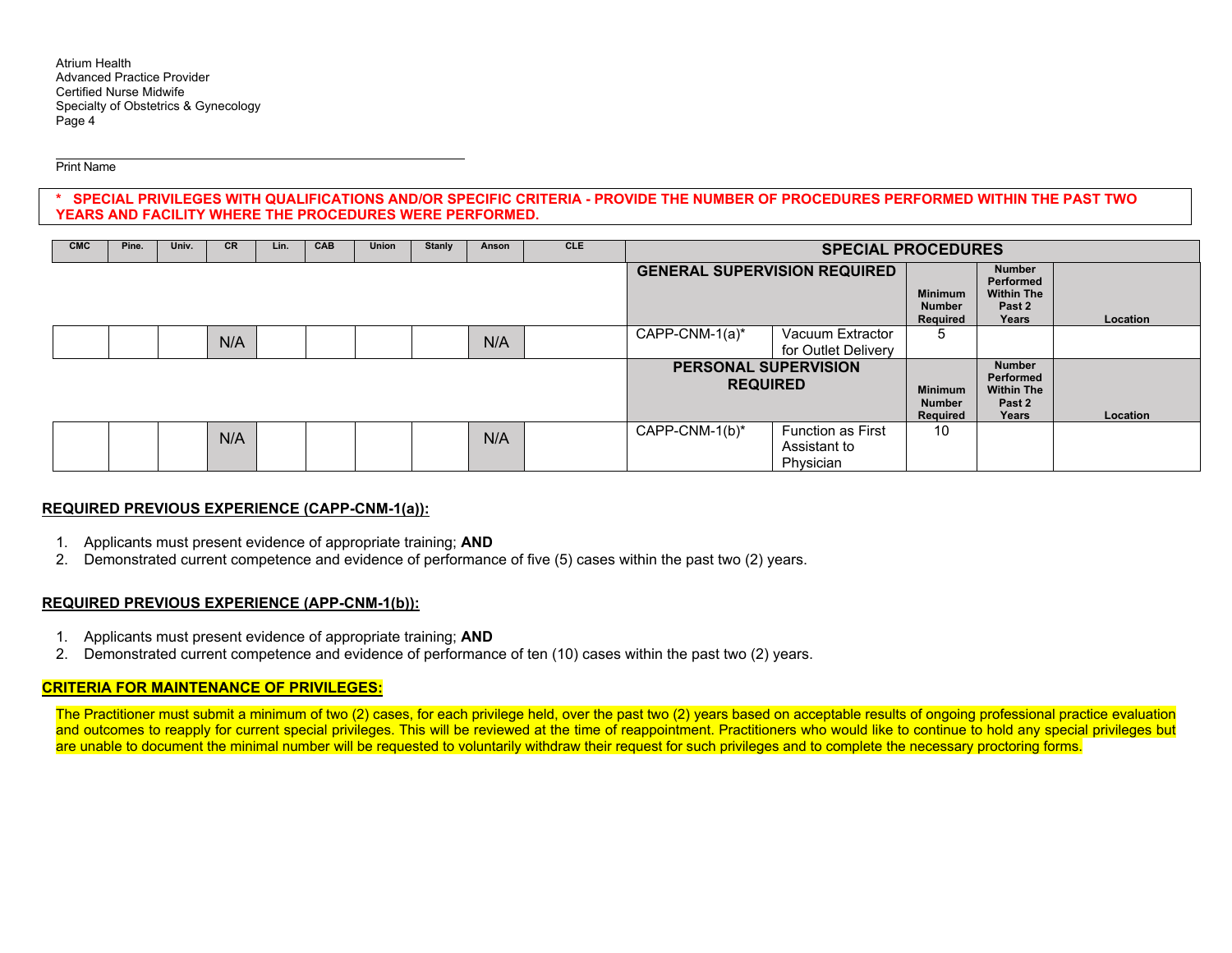Atrium Health Advanced Practice Provider Certified Nurse Midwife Specialty of Obstetrics & Gynecology Page 5

# **PRIVILEGES REQUESTED BY:**

I attest that I am not currently a user of illegal drugs or do not currently abuse the use of legal drugs.

I attest that I do not have a physical or mental condition which could affect my motor skills or ability to exercise the clinical privileges requested or that I require an accommodation in order to exercise the privileges requested safely and competently.

I attest that the information provided in my initial application or most recent reappointment is accurate and has not changed, specifically the disclosure questions relating to my licensure or registration, clinical privileges, participation in benefit programs, health status, liability, and work history.

| Signature of Applicant                                      | Date |  |
|-------------------------------------------------------------|------|--|
| Printed or typed name of Applicant                          |      |  |
| <b>SPONSORING PHYSICIAN:</b>                                |      |  |
| Signature of Sponsoring Physician                           | Date |  |
| Printed or typed name of Sponsoring Physician               |      |  |
| Signature of Sponsoring Physician                           | Date |  |
| Printed or typed name of Sponsoring Physician               |      |  |
| Approval by the CHS Medical Executive Committee: 08/17/2017 |      |  |

Approval by the Board of Commissioners: 09/12/2017